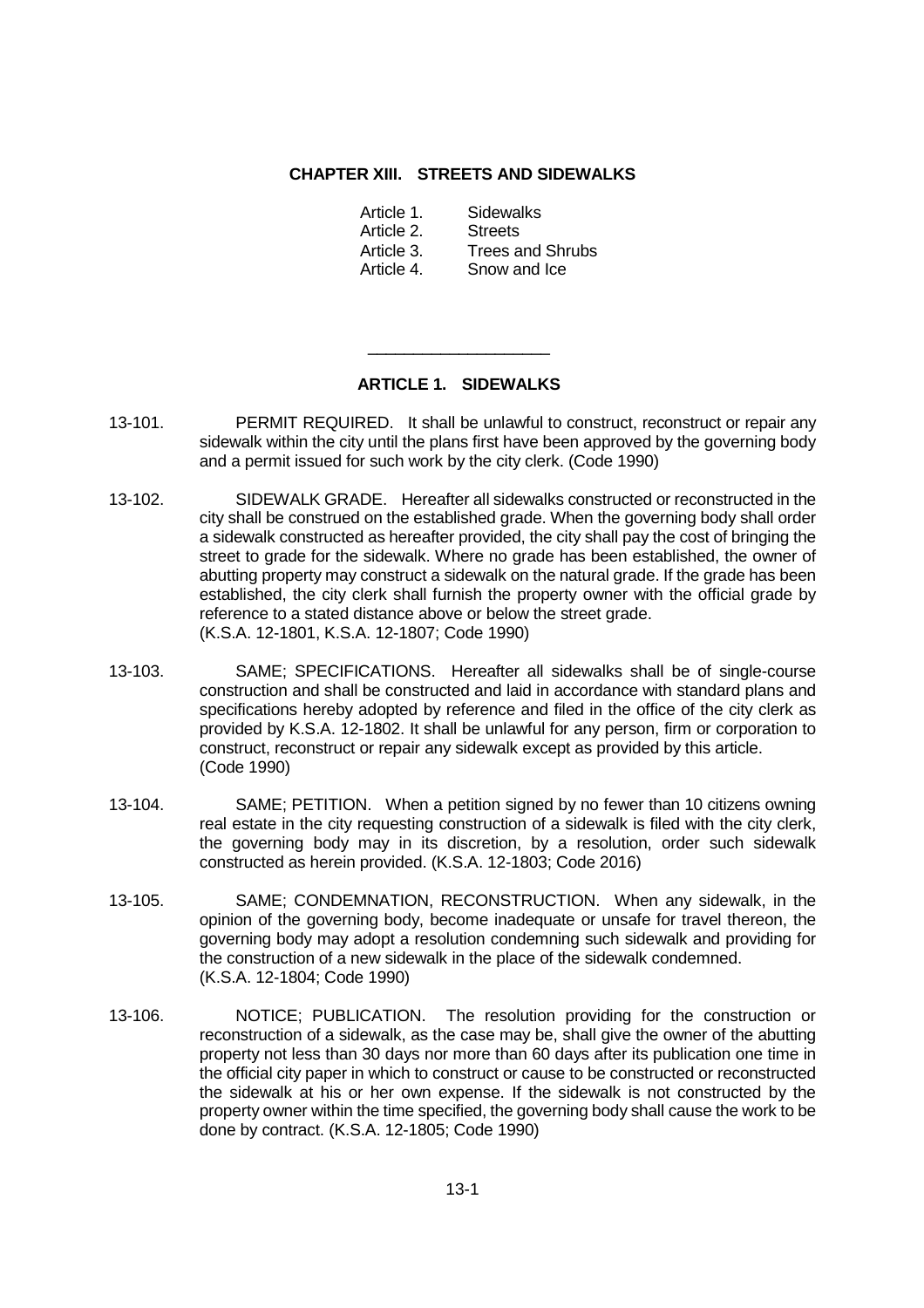- 13-107. RIGHT OF ABUTTING OWNER. Nothing in this article shall be construed to prohibit the owner of property abutting on a street, who desires to construct or reconstruct a sidewalk at his or her own expense and in accordance with official plans and specifications for the purpose and which meet such other requirements as would have to be met if the sidewalk were constructed or reconstructed by the city, to construct or reconstruct a sidewalk without any petition or a condemning resolution by the governing body. If such property owner desires the sidewalk to be constructed and reconstructed by the city and an assessment levied as provided by law in other cases, he or she shall file a request with the governing body. The governing body, in its discretion, may provide for the construction or reconstruction of the sidewalk requested in the same manner as in other cases where citizens or taxpayers petition the governing body. (K.S.A. 12-1806; Code 1990)
- 13-108. REPAIRS BY OWNER OR CITY. It shall be the duty of the owner of the abutting property to keep the sidewalk in repair, but the city may, after giving five days' notice to the owner or his or her agent, if known, of the necessity for making repairs or without notice if the lot or piece of land is unoccupied, make all necessary repairs at any time. The same shall be done and the cost thereof assessed against the lot or piece of land abutting on the sidewalk so repaired as may be provided by law. (K.S.A. 12-1808; Code 1990)
- 13-109. PERFORMANCE, STATUTORY BOND. In any case where the reconstruction or construction of a sidewalk is required to be done by contract as provided in section 13-105 hereof, the governing body may require the contractor to give a bond for the faithful performance of the contract and for the construction of the sidewalk in accordance with the plans and specifications, ordinances of the city or laws of Kansas, and for all contracts exceeding \$1,000 entered into by the city for any such purpose a statutory lien bond required by K.S.A. 60-1111 shall be furnished. (Code 1990)
- 13-110. OBSTRUCTING SIDEWALKS. It shall be unlawful for any person to build or construct any step or other obstruction, whether temporary or permanent, or to store, leave or allow to be left any implements, tools, merchandise, goods, containers, benches, display or show cases, on any sidewalks or other public ways in the city or to obstruct the same longer than is necessary for loading or unloading any such article or object. (Code 1990)
- 13-111. SAME; EXCEPTION. The governing body may authorize the granting of temporary permits in connection with a building or moving permit for limited times only to the owner of property abutting on any sidewalk to use or encumber such sidewalk or public way of the city during the construction of any building or improvement thereon. No permit shall be issued for such purpose until plans for warning and safeguarding the public during such use of sidewalks shall have been submitted by the owner or his or her contractor and approved by the governing body. (Code 1990)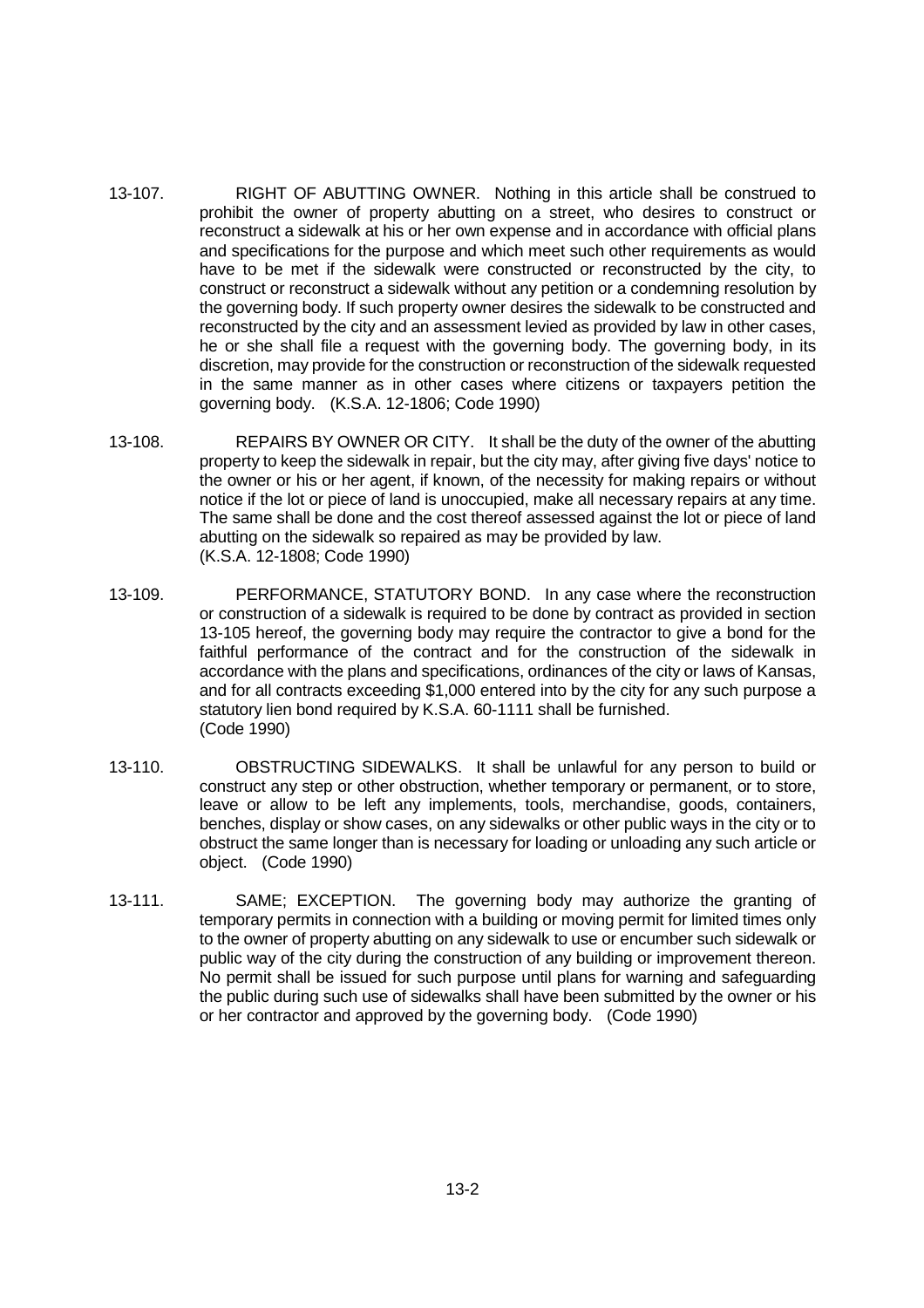### **ARTICLE 2. STREETS**

- 13-201. EXCAVATION PERMIT. No person, other than authorized city employees, shall dig or excavate any hole, ditch, trench or tunnel in or under any street, alley, sidewalk, park or other public property or public easement through private property without first having secured a permit for such excavation. Application shall be made to the city clerk. (Code 1990)
- 13-202. SAME; BOND. (a) No permit authorized in this article shall be issued until the applicant has given to the city a good and sufficient bond in the sum of \$5,000 conditioned that the applicant will faithfully comply with all the terms and conditions of this article, and will indemnify and hold the city harmless against all costs, expenses, damages and injuries by persons or by the city sustained by reason of the carelessness or negligence of the permit holder. No bond for this purpose shall run for longer than two years without being renewed. The bond shall remain in full force and effect as to each excavation for two years after the same has been made or completed.

(b) Any utility operating under a franchise or a contractor under contract with the city for municipal improvement shall not be required to give bond as provided in subsection (a).

(c) Each bond given under this section shall be approved by the city attorney and filed with the city clerk. (Code 1990)

- 13-203. SAME; FILED. If the application is approved by the city, the city clerk shall issue a permit upon payment of a fee of \$5. Each permit issued under the provisions of this section shall cover only one specified excavation. (Code 1990)
- 13-204. SAME; BARRICADES. Any person to whom an excavation permit is issued shall enclose all excavations which they make with sufficient barricades and danger signs at all times, and shall maintain sufficient warning lights or flares at nighttime. The holder of an excavation permit shall take all necessary precautions to guard the public against all accidents from the beginning of the work to the completion of the same. (Code 1990)
- 13-205. SAME; UNLAWFUL ACTS. It shall be unlawful for any person, except those having authority from the city or any officer thereof to throw down, interfere with or remove any barriers, barricades, or lights placed in any street to guard and ward the traveling public of any construction work thereon or adjacent thereto. (Code 1990)
- 13-206. CUTTING CURBS; PAVEMENT. (a) No person shall cut any curb, gutter, pavement, blacktop, sidewalk or excavate any street, alley or other public grounds of the city for any purpose without first obtaining a permit authorizing the same from the city clerk.

(b) Once the work for which the excavation was made has been completed the city shall restore the pavement, blacktop, sidewalk or other surfacing at the expense of the person from whom the excavation was made.

(c) In lieu of the city replacing pavement, it may elect to authorize utility companies or contractors to resurface streets or sidewalks with like materials, subject to approval of the street superintendent. (Code 1990)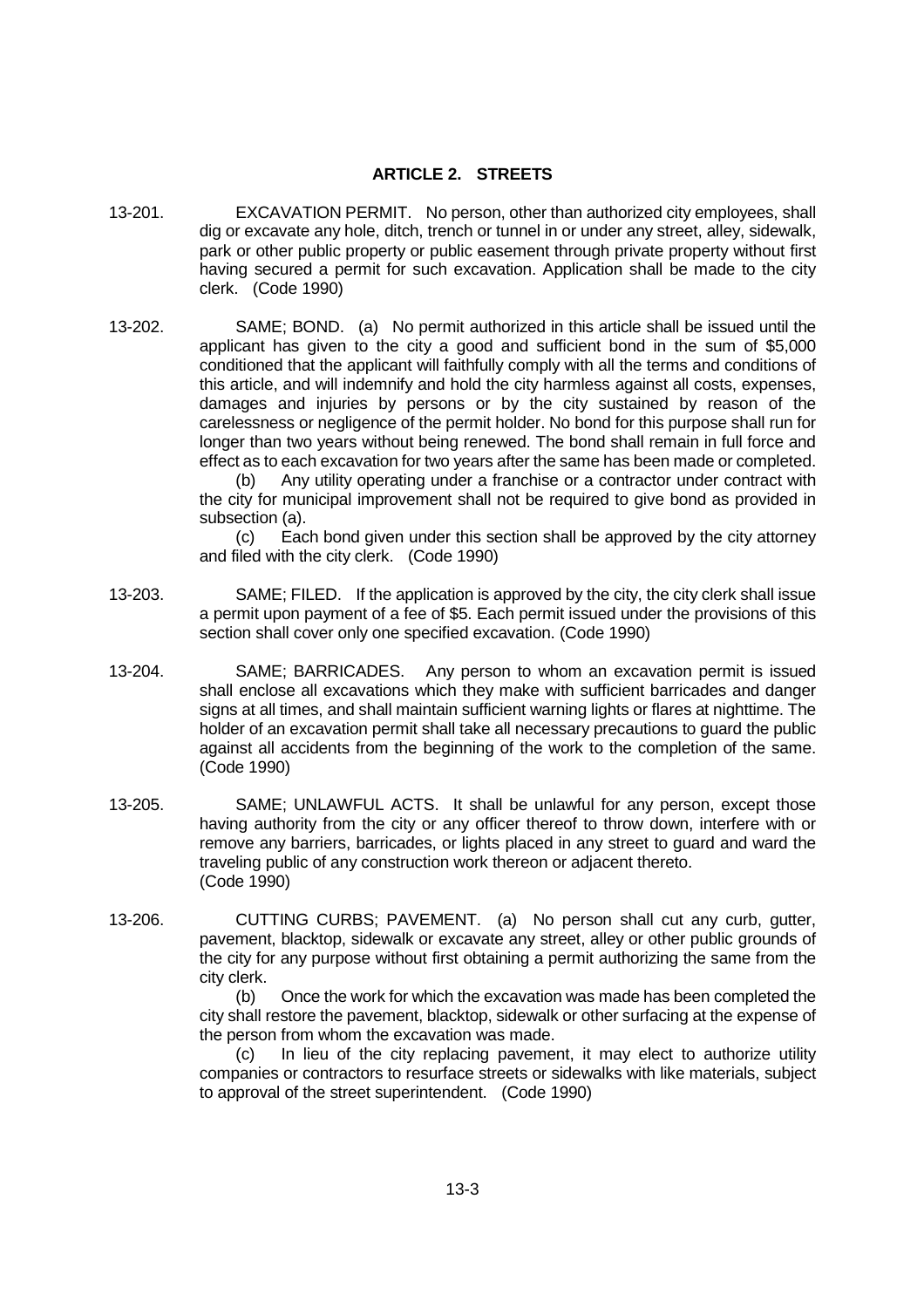- 13-207. ALTERING DRAINAGE. No person shall change or alter any gutter, storm sewer, drain or drainage structure which has been constructed, or is being lawfully maintained or controlled by the city unless such change or alteration has been authorized or directed by the governing body. (Code 1990)
- 13-208. UNFINISHED PAVEMENT. No person shall walk upon, drive or ride over or across any pavement, sidewalk or incomplete grading which has not been opened for traffic. (Code 1990)
- 13-209. USING STREETS. (a) No person shall occupy any portion of any street, alley or sidewalk for the purpose of temporarily storing building materials without first obtaining a permit for such temporary use from the governing body.

(b) No person may use any portion of any sidewalk or street right-of- way for the purpose of displaying or offering for sale wares, goods, merchandise or other items. Nothing in this article, however, shall be construed as prohibiting the city governing body from temporarily waiving the prohibition of this subsection in connection with community promotions or community-wide celebrations when such waiver is considered to be in the best interest of the city. (Code 1990)

- 13-210. DANGEROUS OBJECTS IN. It shall be unlawful for any person to place, throw or cause to be placed or thrown in or on any street, alley, sidewalk or other public grounds of the city, any glass, tacks, nails, bottles, wire or other dangerous objects that might wound any person or animal, or cut or puncture any pneumatic tire while passing over the same. (Ord. 12, Sec. 1; Code 1990)
- 13-211. PETROLEUM PRODUCTS IN STREETS. It shall be unlawful for any person, firm or corporation to deposit or throw any waste oil, fuel oil, kerosene, gasoline or other products of petroleum or any acids into or upon any street or public grounds of the city, or willfully to permit the same to be spilled, dripped or otherwise to come into contact with the surface of any street, alley, or sidewalk within the city. (Code 1990)
- 13-212. DISCHARGING WATER ON STREETS. It shall be unlawful for any person, firm or corporation to throw or discharge water into any ditch, street, avenue or alley in the city or to cause any water to stand or form pools or to flow in a stream thereon. This section shall not apply to persons cleaning or flushing such streets, avenues or alleys under the authority of the governing body, nor to members of the fire department. (Code 1990)
- 13-213. BURNING IN STREETS. It shall be unlawful for any person to make or cause to be made, any fire upon any of the paved streets, alleys, or street intersections within the city. (Code 1990)
- 13-214. THROWING IN STREETS. It shall be unlawful to throw or bat any ball, stone, or other hard substance into, on or across any street or alley or at or against any building or vehicle. (Code 1990)
- 13-215. HAULING LOOSE MATERIAL. It shall be unlawful to haul over the streets or alleys of this city any loose material of any kind except in a vehicle so constructed or maintained as to prevent the splashing or spilling of any of the substances therein contained upon the streets or alleys. (Code 1990)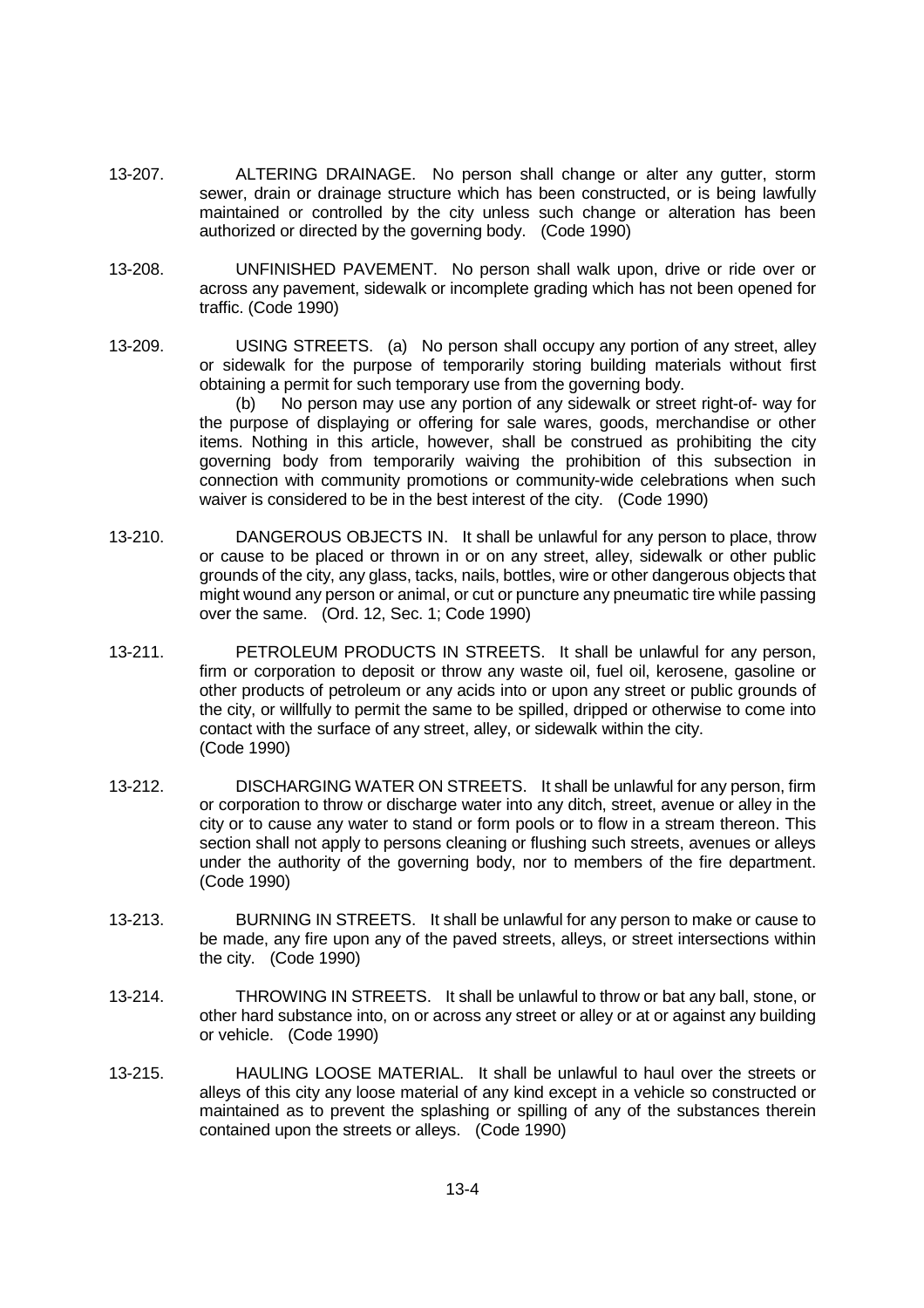# **ARTICLE 3. TREES AND SHRUBS**

- 13-301. PUBLIC TREE CARE. The city shall have the right to plant, prune, maintain and remove trees, plants and shrubs within the lines of all streets, alleys, avenues, lanes, squares and public grounds, as may be necessary to insure safety when servicing city utilities or to preserve the symmetry and beauty of public grounds. The city may remove or cause or order to be removed, any tree or part thereof which is in an unsafe condition or which by reason of its nature is injurious to sewers, electric power lines, gas lines, water lines or other public improvements, or is affected with any injurious fungus, insect or other pest. (Code 1990)
- 13-302. DISEASED TREES; DETERMINATION. Whenever any competent city authority or competent state or federal authority shall file with the governing body a statement in writing based upon a laboratory test or other supporting evidence that trees or tree materials or shrubs located upon private property within the city are infected or infested with or harbor any tree or plant disease or insect or larvae, the uncontrolled presence of which may constitute a hazard to or result in the damage or extinction or other trees or shrubs in the community, describing the same and where located, the governing body shall direct the city clerk to forthwith issue notice requiring the owner or agent of the owner of the premises to treat or to remove any such designated tree, tree material or shrub within a time specified in the notice. (Code 1990)
- 13-303. SAME; NOTICE SERVED. Notice shall be served by a police officer by delivering a copy thereof to the owner, and the person in possession of such property, or if the same be unoccupied or the owner a nonresident of the city, then the city clerk shall notify the owner by mailing a notice by certified mail to his last known address. (Code 1990)
- 13-304. SAME; FAILURE OF OWNER; DUTY OF CITY. If the owner or agent shall fail to comply with the requirements of the notice within the time specified in the notice, then the chief of police shall proceed to have the designated tree, tree material or shrub treated or removed and report the cost thereof to the city clerk. In lieu of city employees performing any such work, the governing body may contract with any competent person, company or corporation for the performance of such work. (Code 1990)
- 13-305. SAME; PREVENT SPREAD OF DISEASE. No tree, tree materials or shrubs as mentioned herein which have been cut down, either by the property owner or by the city shall be permitted to remain on the premises, but shall be immediately treated, removed and burned or immediately burned upon the premises, if safe to do so, so as to prevent the spread of the tree disease. (Code 1990)
- 13-306. DANGEROUS, DEAD OR DISEASED TREES ON PRIVATE PROPERTY. (a) Every owner of any tree overhanging any street or right-of-way within the city shall prune the branches so that such branches shall not obstruct the light from any street lamp or obstruct the view of any street intersection and so that there shall be a clear space of 14 feet above the surface of the street or right-of-way. The owners shall remove all dead, diseased or dangerous trees, or broken or decayed limbs which constitute a menace to the safety of the public. The city shall have the right to prune any tree or shrub on private property when it interferes with the proper spread of light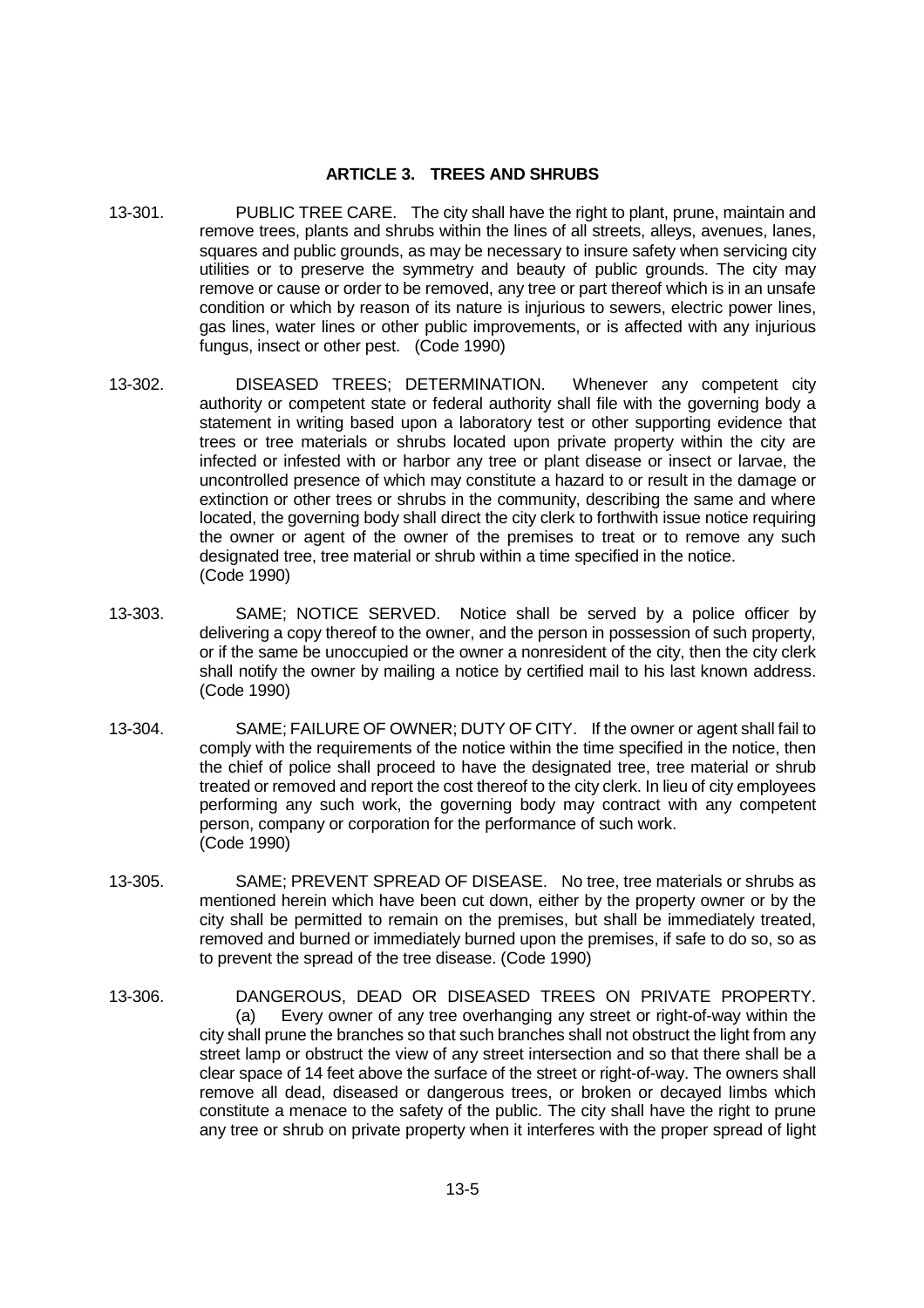along the street from a street light, or interferes with visibility of any traffic control device or sign.

(b) The city shall have the right to cause the removal of any dangerous, dead or diseased trees on private property within the city, when such trees constitute a hazard to life and property. The city will notify in writing the owners of such trees. Removal shall be done by said owners at their own expense within 60 days after the date of service of notice. In the event of failure of owners to comply with such provisions, the city shall have the authority to remove the trees and charge the cost of removal on the owner's property tax notice. (Code 1990)

- 13-307. TREES ON PUBLIC PROPERTY; COST BORNE BY CITY. The city shall have the authority to treat or to remove any tree as defined in section 13-301 of this article, or to remove any dead tree as mentioned herein, which is located within the limits of any public right-of-way within the city. The adjacent property owners shall not be responsible for the cost of treatment or removal of any such trees within the public right-of-way and this expense shall be borne by the city at large. (Code 1990)
- 13-308. COSTS ON TAX ROLLS. The city clerk shall, at the time of certifying other city taxes to the county clerk, certify the unpaid costs for treatment or removal performed under the authority of sections 13-304:306 and the county clerk shall extend the same on the tax roll of the county against the lot or parcel of ground. The cost of such work shall be paid from the general fund or other proper fund of the city, and such fund shall be reimbursed when payments therefor are received or when such assessments are collected and received by the city. (Code 1990)
- 13-309. INJURING TREES AND SHRUBS. No person shall willfully break, cut, take away, destroy, injure, mutilate, or attempt to willfully break, cut, take away, destroy, injure or mutilate any tree, shrub, vine, flower or landscaping standing, growing, or being upon the premises in the possession of another, or growing on any public ground, street, sidewalk, promenade or park in the city. (Code 1990)
- 13-310. FIRE HYDRANTS, PLANTINGS ADJACENT TO. No person shall plant or cause to be planted nor allow to grow upon property owned by him or her any shrubs, trees, or planting of any kind within 10 feet of any fire hydrant in the city, in order that every fire hydrant shall be in full view day or night, to fire apparatus approaching from any direction. (Code 1990)